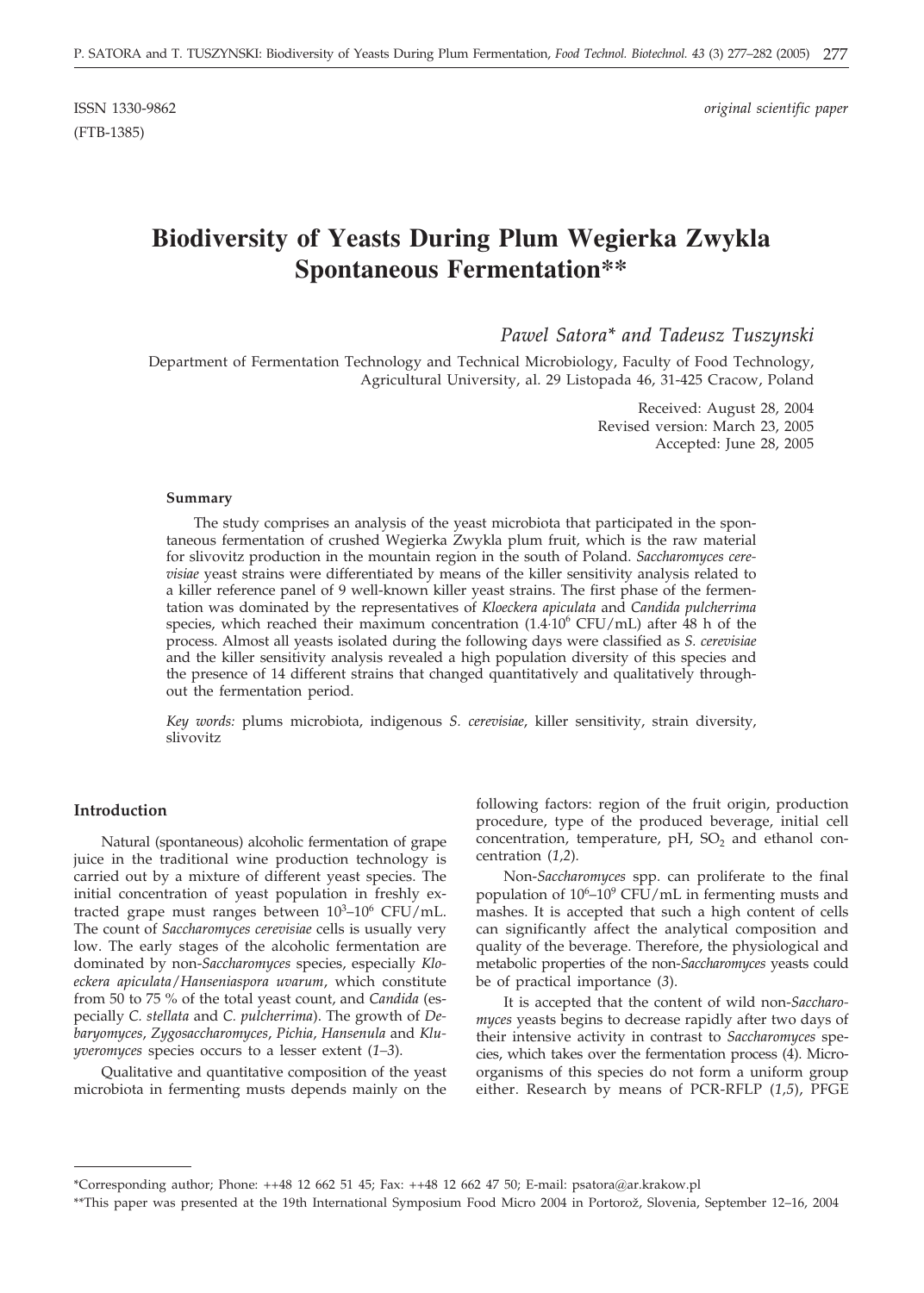methods (*6*) and the killer sensitivity analysis (*7*) showed a high diversity within *S. cerevisiae* species. Individual strains differ in the genotypic and/or biochemical profile and their concentration changes throughout the fermentation process.

The presence of the killer strains can affect the population differentiation of the microorganisms during fermentation and as a consequence influence the quality of the alcoholic beverages. The killer yeasts are able to kill sensitive yeasts by secreting proteinaceous or glycoproteinaceous toxins that they themselves are immune to (*7,8*).

The genes responsible for this »killer« phenomenon may be carried on a chromosome (*S. cerevisiae* KHS, KHR, *Williopsis mrakii*), on a double-stranded RNA (dsRNA) (*S. cerevisiae* K1, K2, K28, *Ustilago maydis*, *Hanseniaspora uvarum*) or on a linear double-stranded DNA (dsDNA) (*Kluyveromyces lactis*, *Pichia inositovora*, *Pichia acaciae*) (*9–11*).

The research conducted so far has shown that the killer sensitivity analysis is an exceptionally useful method for the discrimination of yeasts at the strain level (*7,8*). For this purpose a reference panel of different well- -known yeast killer strains has been applied. This method is considered significantly cheaper but less powerful than molecular methods used for the classification of this group of microorganisms.

The aim of the present study was to characterize qualitatively and quantitatively the yeast microbiota that participate in the individual stages of the spontaneous fermentation of crushed Wegierka Zwykla plums. The plums were picked from an orchard located in the submontane region in the south of Poland, where the plum brandy Sliwowica Łącka has been produced according to traditional recipes since the 18th century (*12*). The killer sensitivity analysis was used for the differentation of *S. cerevisiae* strains.

#### **Materials and Methods**

#### *Plums and plum orchard*

Wegierka Zwykla plums were picked in September 2002 in a plum orchard located on the borderland between the town of Łącko and the village of Czarny Potok (Poland). The orchard with young trees (7–8 years old, about 3 meters high) is situated on a gentle slope facing north-eastwards and occupying an area of about 3500 m2. The plantation is surrounded mainly by apple orchards and there are farm buildings on its north-east side. The weather conditions in the month before picking the fruit were characterized by a temperature of 11 to 25 °C, small to moderate overcast, baffling, mainly south and east wind (3–23 m*/*s) and a total rainfall of 110 mm.

#### *Spontaneous fermentation*

The plums were sorted (mechanically injured, decayed and rotten fruits were removed), cut in quarters and weiged out to 2.5 kg per 5-L sterile glass flask. The fruits were pressed so that the juice covered their surface, then the flasks were stopped with fermentation

tubes with glycerine. The tests were repeated three times. Samples of fermenting juice were taken every 2 days during the beginning of fermentation (stage 1, density  $(g/L): 1.075-1.100$ , 0 to 6th day) and every 3-4 days during the central stage of fermentation (stage 2, density  $(g/L)$ : 1.020-1.040, from 7th to 19th day) and the last stage of fermentation (stage 3, density (g/L): 993–1.000, from 20th to 30th day) (*1*). After appropriate dilution  $(10^{-2}-10^{-6})$  samples were spread  $(1 \text{ mL each})$  onto WL nutrient agar (Fluka Chemie, Buchs, Switzerland) specific for growth of species of the genus *Saccharomyces*, and lysine agar selective medium (Oxoid, Basingstoke, UK) on which only the non-*Saccharomyces* yeasts can grow (*1,13*). After incubation at 25 °C for 4–5 days, colonies were enumerated and 10 colonies from each medium were isolated (with the exception of the first two samplings when, because of high amount of growing colonies, 20 of them were isolated). The fermentation was carried out for 30 days until stabilization of the sample mass was reached. Species identification was carried out using API 20C AUX system (bioMérieux) and some additional biochemical tests (*14*).

#### *Killer sensitivity analysis*

All the isolates identified as indigenous strains of *S. cerevisiae* (52 strains) were analysed and their killer sensitivity patterns were determined related to a killer reference panel of 9 well-known yeast killer strains: *S. cerevisiae* CBS 7302 (K1), *S. cerevisiae* CBS 6505 (K2), *S. cerevisiae* CBS 7903 (K3), *Pichia anomala* CBS 5759 (K4), *Debaryomyces vanrijiae* var. *vanrijiae* CBS 4072 (K5), *Pichia membranifaciens* var. *membranifaciens* CBS 7373 (K7), *Pichia anomala* CBS 1982 (K8), *Williopsis saturnus* var. *mrakii* CBS 1707 (K9), *Kluyveromyces lactis* var. *drosophilarum* CBS 2896 (K10).

#### *Assay for phenotypic sensitivity*

Killer sensitivity was assayed using seeded-agar- -plate technique (*7,8*). YEPD-MB agar plates containing 3 mg of methylene blue per 100 mL were buffered to pH= 4.6 with 0.5 M phosphate-citrate buffer. Each wild yeast culture was suspended in sterile water  $(\sim 10^5 \text{ cells/mL})$ and plated as a lawn onto YEPD-MB agar. These seed plates were streaked with thick smears of a 48-hour killer reference culture and then incubated at 18 °C for 48 h. If the killer reference strain was surrounded by a clear zone of inhibition fringed with blue colour, the lawn wild yeast was declared sensitive. The lawn strain was considered killer resistant if there was no clear zone of inhibition fringed with blue colour (*7*).

#### **Results**

## *Yeast microbiota analysis during plum spontaneous fermentation*

A total of 167 yeast colonies were isolated, 51 from lysine medium and 116 from WL nutrient agar. Yeasts isolated from lysine medium were identified by API 20C AUX system. All 116 yeasts isolated from WL nutrient agar were tested for utilisation of maltose, sucrose and lactose as carbon sources, and the inability to use lysine and nitrate as nitrogen sources. From morphology of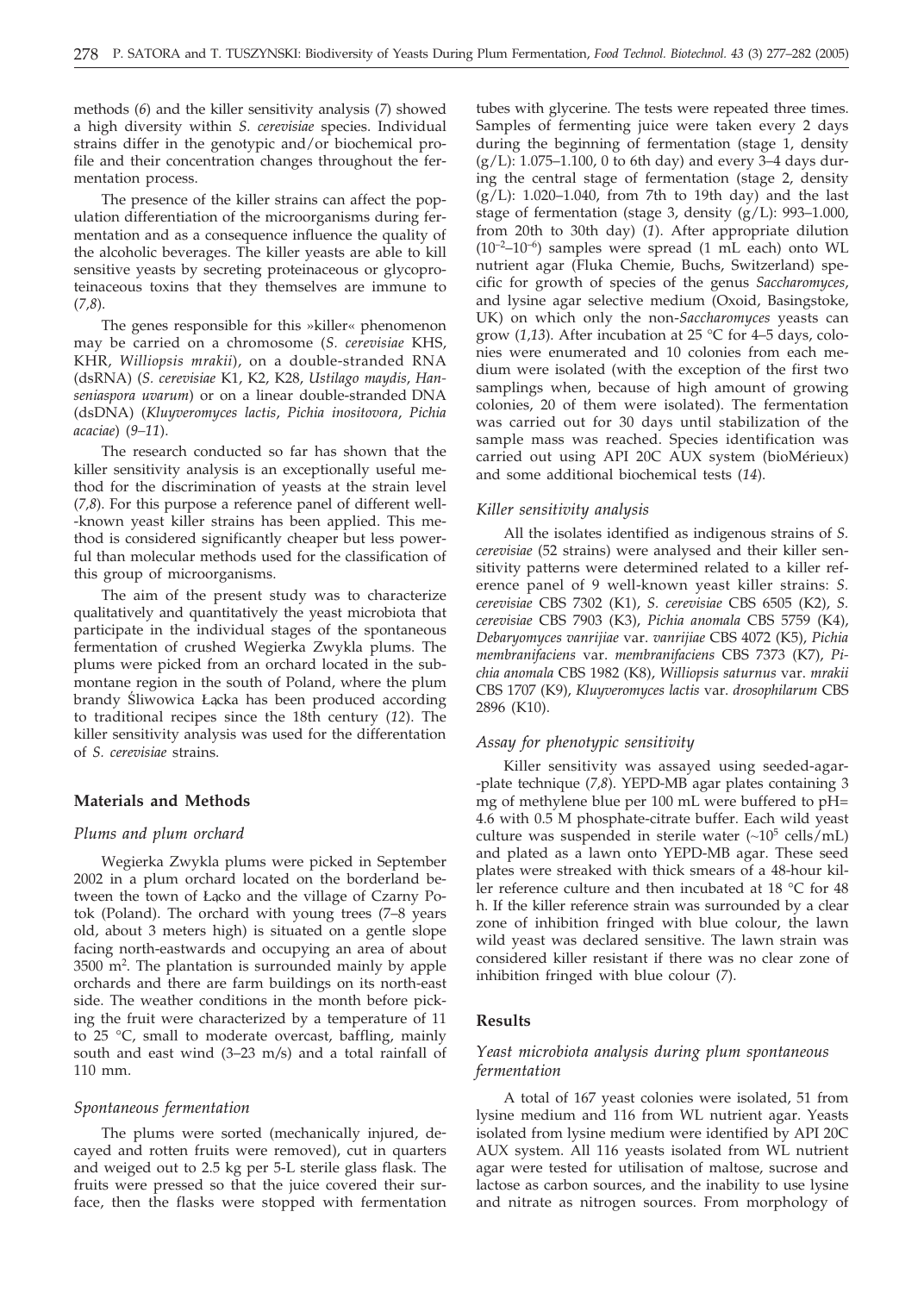vegetative cells and asci, as well as from metabolic data, 52 strains of genus *Saccharomyces* were recognized (*15,16*).

The initial concentration of fungal microorganisms averaged ca. 0.8. 106 CFU/mL and the representatives of *K. apiculata* and *C. pulcherrima* species constituted over 80 % of total yeasts. Moreover, relatively high amounts of *Rhodotorula mucilaginosa* and *R. graminis* (9 %) and *Aureobasidium* sp*.* (5 %) were present, which dominated on the fresh but not fully ripe fruits (Fig. 1).

After two days of fermentation a rapid growth of yeast population up to the level of 1.4. 106 CFU/mL was observed. Simultaneously, the anaerobic conditions created caused the complete extinction of aerobic microorganisms. The rising concentration of ethanol resulted also in the elimination of some fermentative strains or facultative anaerobes, *e.g. Aureobasidium* spp. The fermenting must was dominated by two species: *K. apiculata* and *C. pulcherrima*, which constituted over 98 % of the total population of microorganisms.

The increase of the yeast microbiota continued during the next 48 hours until the maximum of 10.3·106 CFU/mL was achieved. The qualitative composition of the yeasts present in the fermented must underwent a complete change too. Because of the increasing concentration of ethanol and other fermentation products the non-*Saccharomyces* cell count was strongly reduced, the environment was however inhabited by the *S. cerevisiae* strains that could tolerate higher concentrations of ethyl alcohol. After 4 days of fermentation their share rose up to 99.8 %, in spite of the fact that they were undetectable during the first two days of the process.

It has to be noted that the number of microorganisms in the must was decreasing from the 5th day of the fermentation. On the 10th day it was reduced by  $~50$  %  $(4.3.10<sup>6</sup> CFU/mL)$ . In samples that were isolated on this stage of the fermentation no significantly higher presence of microorganisms other than *S. cerevisiae* was observed (Fig. 1).

Until the end of the process the content of yeasts was decreasing in logarithmic rate and on the 30th day achieved the level of 1.9·104 CFU/mL. The samples that were stored further were characterized also by a low concentration of living yeast cells.

Throughout the fermentation process a low amount of moulds (*Aspergillus*, *Penicillium*) was isolated. Their growth was probably inhibited. However, conidial stages occurred, so that the concentration of these microorganisms in all samples remained on a constant level.

## *Killer sensitivity patterns of isolated indigenous Saccharomyces cerevisiae strains*

Killer sensitivity analysis during the fermentation revealed the presence of 14 different killer toxin sensitivity patterns, which were marked with consecutive letters of alphabet according to the increasing killer resistance (Table 1). The most numerous group was formed by cultures sensitive to at least seven different toxins (54 % of total *S. cerevisiae* strains).

During the turbulent fermentation stage (first 6 days), when there was a significant quantity of non-*Saccharomyces* cells present in the must, the patterns from A to H dominated and the strain E occurred most often (over half of all isolated *S. cerevisiae*). The concentration of sensitive cells was decreasing gradually during the next days, however, more and more killer resistant yeasts appeared. From the 20th day of the fermentation mainly the strains from K to N (immune to the lethal activity of the majority of killer toxins) were identified. An exception was the presence of the strains A and C, the concetration of which was maintained in the fermenting must at a similar level throughout the fermentation process (Fig. 2).



**Fig. 1.** Qualitative profile of the fungal microbiota isolated during plum must spontaneous fermentation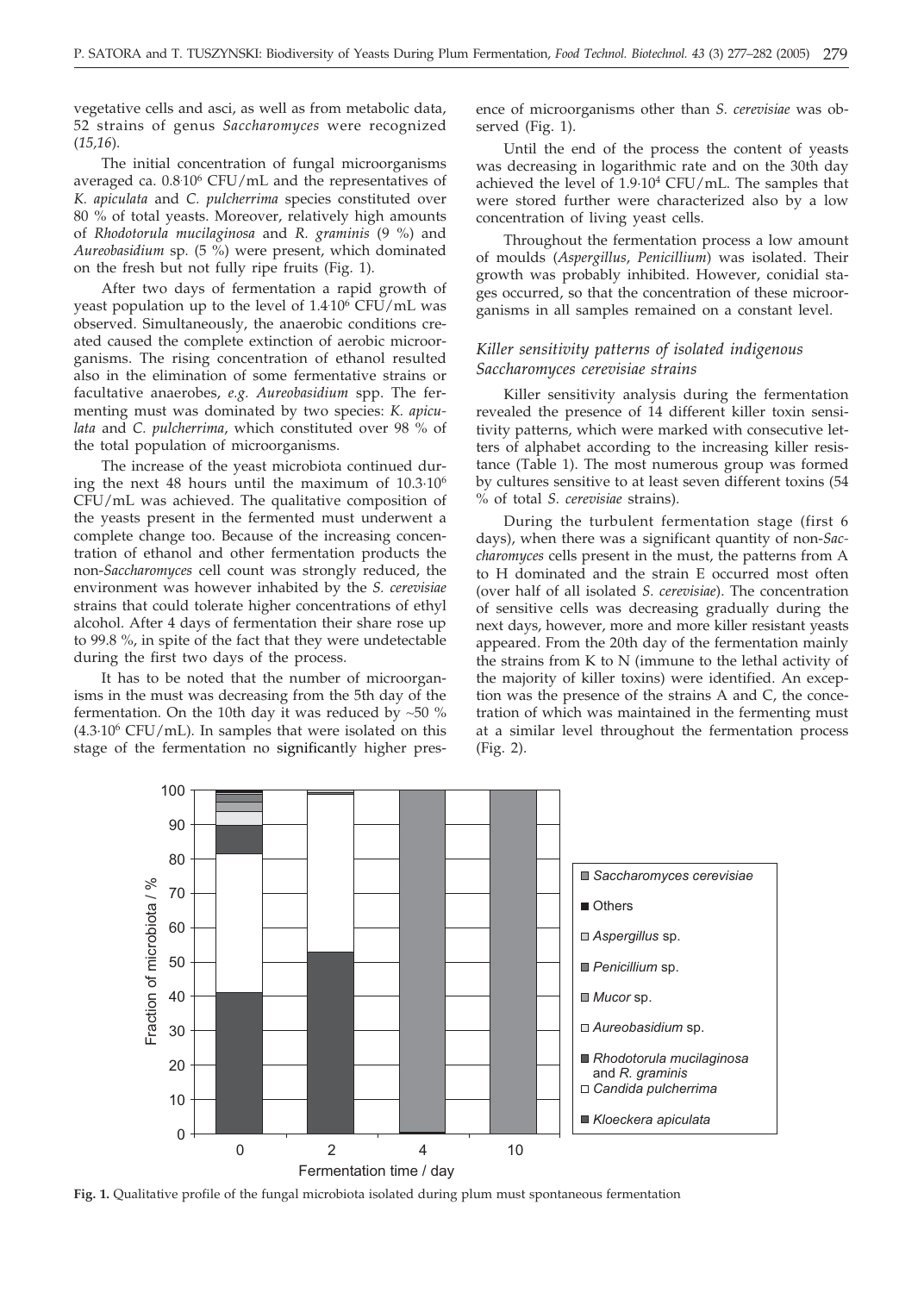| Pattern symbol   | Specific killer sensitivity response | Number of strains | Frequency of appearance / % |
|------------------|--------------------------------------|-------------------|-----------------------------|
| A                | K1, K2, K3, K4, K7, K8, K9, K10      | 6                 | 12.0                        |
| $\boldsymbol{B}$ | K1, K2, K4, K5, K7, K8, K9, K10      | $\overline{2}$    | 4.0                         |
| $\mathsf{C}$     | K1, K3, K4, K5, K7, K8, K9, K10      | 8                 | 16.0                        |
| D                | K1, K3, K4, K5, K7, K9, K10          | 1                 | 2.0                         |
| E                | K1, K4, K5, K7, K8, K9, K10          | 10                | 20.0                        |
| $\mathbf{F}$     | K1, K2, K4, K7, K8, K10              | $\overline{2}$    | 4.0                         |
| G                | K1, K4, K5, K7, K9, K10              | 1                 | 2.0                         |
| H                | K1, K4, K5, K8, K9, K10              | 3                 | $6.0\,$                     |
| I                | K1, K4, K7, K8, K9, K10              | $\overline{2}$    | 4.0                         |
|                  | K1, K4, K7, K8, K10                  | $\overline{2}$    | 4.0                         |
| K                | K3, K5, K7, K9                       | 5                 | 10.0                        |
| L                | K2, K3, K4                           | 1                 | 2.0                         |
| M                | K3, K5, K7                           | 6                 | 12.0                        |
| N                | K7                                   |                   | 2.0                         |

Table 1. Killer sensitivity patterns and their frequencies of appearance in indigenous *S. cerevisiae* populations associated with plum must spontaneous fermentation







**Fig. 2.** Population dynamics of *S. cerevisiae* strains during plum must spontaneous fermentation

Stage  $1$  – the beginning of fermentation (0–6th day)

Stage 2 – central stage of fermentation (7th–19th day)

Stage 3 – the last stage of fermentation (20th–30th day)

Only the N strain, practically immune to almost all used toxins except K7, occurred in the must on the last day before the destillation of samples (30th day). Such a low sensitivity to killer toxins as well as to the high concentrations of ethanol and fermentation by-products is probably connected with the properties of cell membranes, which can effectively protect these microorganisms against disadvantageous conditions of the environment.

#### **Discussion**

So far literature reports have given little information on the plum fruit microbiota and the available items include mainly plum pathogen profile (*17*). There is also no research connected with microorganisms that participate in the spontaneous fermentation of plum musts. On the basis of the obtained results, we can claim that qualitative composition of yeasts and fungi that occurred on the surface of plums is similar to that present on the other fruits, for example grapes (*18,19*), and the plum spontaneous fermentation – to the process of wine production by epiphytic microbiota (*1,2,5,13,20,21*).

The non-fermented must contained yeast microbiota with a composition similar to that found on the surface of the fruit during harvest (*3,15,18*). During next days successive changes of yeast population composition occurred, which was mainly connected with the increase of ethanol concentration and decrease of nutrient components (*1,20,21*). The microorganisms that dominated during the initial stages, classified as *K. apiculata* and *C. pulcherrima*, are able to grow without disturbance if the ethyl alcohol concentration is lower than 5.5 % (*22*). The ethanol tolerance can increase when compounds like sorbitol are present in the fermentation must. The polyhydroxy alcohol mentioned above is one of the major con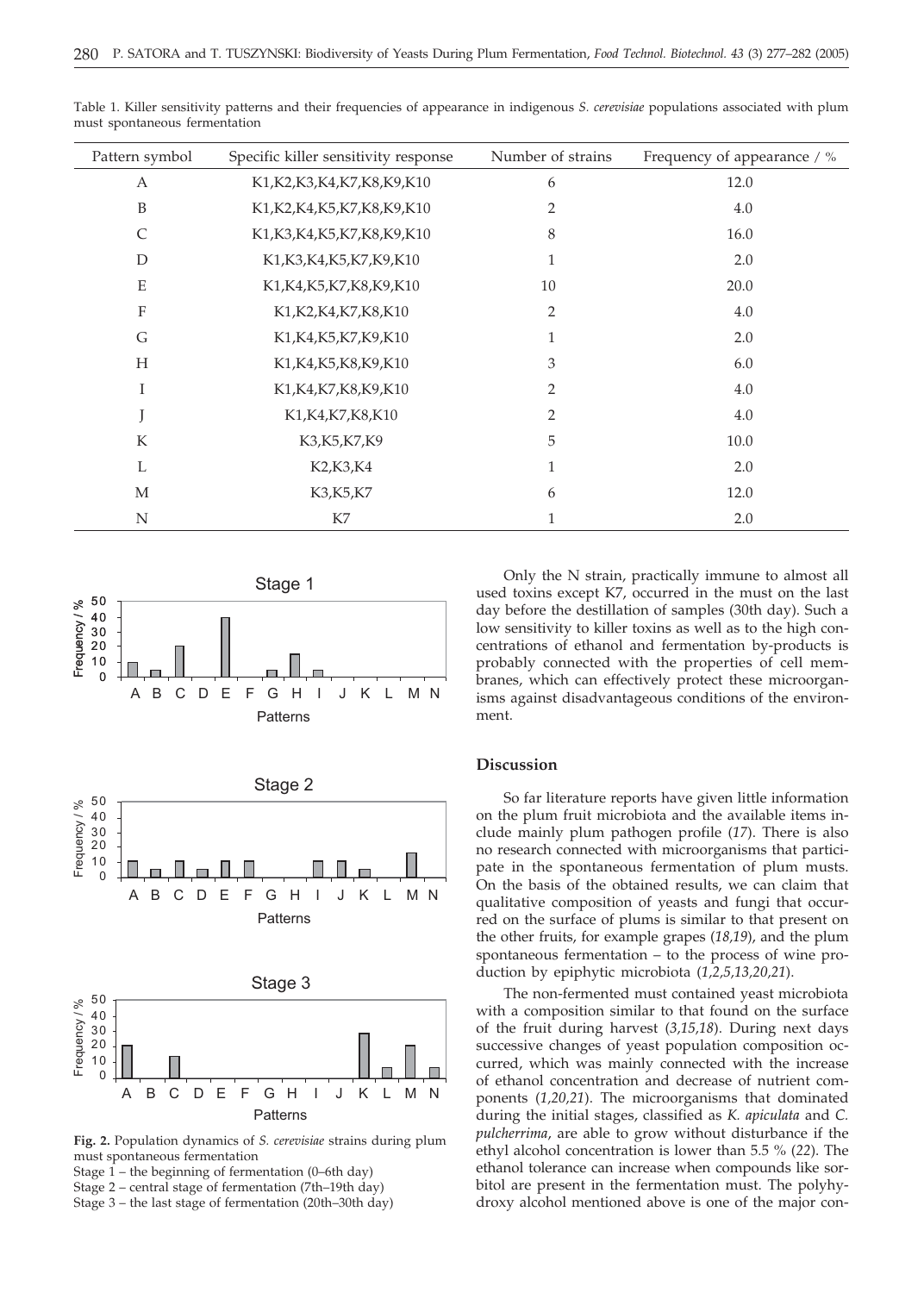stituents in the plum flesh (*23,24*) and can have a bioprotective effect on the wild yeast cell membranes (*25*). At the same time sorbitol is used as the carbon source by *C. pulcherrima* (*26*), which can stimulate strong multiplication of this species during the initial stages of spontaneous fermentation.

After 48 hours of fermentation, when the amount of ethanol increased, the non-*Saccharomyces* population started to decay rapidly, which created an environmental niche that was inhabited by *S. cerevisiae* strains. The concentration of indigenous yeast strains on the surface of fruit was extremely low (*1,18,27,28*) and they constituted almost 99.8 % of the total isolated yeasts only after the third or fourth day of the spontaneous fermentation.

The killer sensitivity analysis turned out to be an exceptionally useful tool for the differentation of individual indigenous strains of *S. cerevisiae*. During this study heterogenicity of *S. cerevisiae* culture was observed, which resulted in the isolation of 14 different killer patterns with different participation in the individual stages of fermentation.

Apart from increasing ethanol concentration, the presence of killer toxins in fermenting fruit must is the other important factor that determined the growth of individual yeast strains (*7,29*). It is worth noticing that the count of the killer resistant strains increased as the process continued. This tendency can indicate a gradual elimination of sensitive cells from the must, which favours the growth of killer immune cultures (*7*). Among the identified killer sensitive strains, killer toxin producers also occurred (*30*).

Molecular polymorphism of *S. cerevisiae* can affect highly cell physiological characteristics and fermentative profile, hence each isolated microorganism can influence the organoleptic character of the produced beverage in a different way (*6,31*). Therefore, further research is needed that would combine killer sensitivity profile of isolated yeasts with their enological characteristics.

#### **Conclusion**

Œliwowica £a O cka is a beverage made during spontaneous fermentation of Wegierka Zwykla plum fruit by the epiphytic microbiota. This complex process is begun by *K. apiculata* and *C. pulcherrima* species, the non-*Saccharomyces* yeasts died as ethanol concentration increased and were replaced by indigenous *S. cerevisiae* strains. Within *S. cerevisiae* species strong polymorphism occurred and on the basis of the killer sensitivity analysis 14 different patterns were identified.

#### *Acknowledgements*

This scientific study was funded by the Polish Comitee of Scientific Research in the years 2003/2004 as research project number 3 P06T 080 25.

#### **References**

*1.* M.J. Torija, N. Rozes, M. Poblet, J.M. Guillamon, A. Mas, Yeast population dynamics in spontaneous fermentations: Comparison between two different wine-producing areas over a period of three years, *Antonie van Leeuwenhoek*, *79* (2001) 345–352.

- *2.* L. Granchi, D. Ganucci, A. Messini, M. Vincenzini, Oenological properties of *Hanseniaspora osmophila* and *Kloeckera corticis* from wines produced by spontaneous fermentations of normal and dried grapes, *FEMS Yeast Res. 2* (2002) 403–407.
- *3.* D.E. Zohre, H. Erten, The influence of *Kloeckera apiculata* and *Candida pulcherrima* yeasts on wine fermentation, *Process Biochem. 38* (2002) 319–324.
- *4.* G.H. Fleet, G.M. Heard: Yeast Growth During Fermentation. In: *Wine Microbiology and Biotechnology*, Hartwood Academic Publishers, Chur (1994) pp. 27–54.
- *5.* G. Beltran, M.J. Torija, M. Novo, N. Ferrer, M. Poblet, J.M. Guillamon, N. Rozes, A. Mas, Analysis of yeast populations during alcoholic fermentation: A six year follow-up study, *Syst. Appl. Microbiol. 25* (2002) 287–293.
- *6.* A. Versavaud, P. Courcoux, C. Roulland, L. Dulau, J.-N. Hallet, Genetic diversity and geographical distribution of wild *Saccharomyces cerevisiae* strains from the wine-producing area of Charentes, France, *Appl. Environ. Microbiol. 61* (1995) 3521–3529.
- *7.* M. Sangorrin, I. Zajonskovsky, M. van Broock, A. Caballero, The use of killer biotyping in an ecological survey of yeast in an old patagonian winery, *World J. Microbiol. Biotechnol. 18* (2002) 115–120.
- *8.* G.A. da Silva, The occurence of killer, sensitive, and neutral yeasts in Brazilian Riesling Italico grape must and the effect of neutral strains on killing behaviour, *Appl. Microbiol. Biotechnol. 46* (1996) 112–121.
- *9.* G.M. Walker, A.H. McLeod, V.J. Hodgson, Interactions between killer yeasts and pathogenic fungi, *FEMS Microbiol. Lett. 127* (1995) 213–222.
- *10.* W.-B. Chen, Y.-F. Han, S.-H. Jong, S.-H. Chang, Isolation, purification and characterization of a killer protein from *Schwanniomyces occidentalis*, *Appl. Environ. Microbiol. 67* (2000) 3058–3063.
- *11.* M. Ciani, F. Fatichenti, Killer toxin of *Kluyveromyces phaffi* DBVPG 6076 as a biopreservative agent to control apiculate wine yeasts, *Appl. Environ. Microbiol. 67* (2001) 3058– 3063.
- *12.* T. Tuszynski, P. Satora, Microbiological characteristics of the Wegierka Zwykla plum orchard in submontane region, *Pol. J. Food Nutr. Sci.* 12/53 (2003) 43–48.
- *13.* C.L. Pallmann, J.A. Brown, T.L. Olineka, L. Cocolin, D.A. Mills, L.F. Bisson, Use of WL Medium to profile native flora fermentations, *Am. J. Enol. Vitic. 52* (2001) 198–203.
- *14.* J.A. Barnett, R.W. Payne, M. Yarrow, *Yeasts: Characteristics and Identification*, Cambridge University Press, Cambridge (1983).
- *15.* G.M. Heard, G.H. Fleet, Growth of natural yeast flora during the fermentation of inoculated wines, *Appl. Environ. Microbiol. 50* (1985) 727–728.
- *16.* B. Esteve-Zarzoso, A. Gostincar, R. Bobet, F. Uruburu, A. Querol, Selection and molecular characterization of wine yeasts isolated from the »El Penedes« area (Spain), *Food Microbiol. 17* (2000) 553–562.
- *17.* N. Ale-Agha, Prunus-Arten und ihre Pilzfloren (an Blättern, Früchten) im Duisburger Norden, *Med. Fac. Landbouww. Univ. Gent 62/3b* (1997) 943–949.
- *18.* R.R. Davenport, Microecology of yeasts and yeast-like organisms associated with an English vineyard, *Vitis, 13* (1974) 123–130.
- *19.* K.J. Moore, M.G. Johnson, J.R. Morris, Indigenous yeast microflora on Arkansas white Riesling (*Vitis vinifera*) grapes and in model must system, *J. Food Sci. 53* (1998) 1725– 1728.
- *20.* L. Cocolin, L.F. Bisson, D.A. Mills, Direct profiling of the yeast dynamics in wine fermentations, *FEMS Microbiol. Lett. 189* (2000) 81–87.